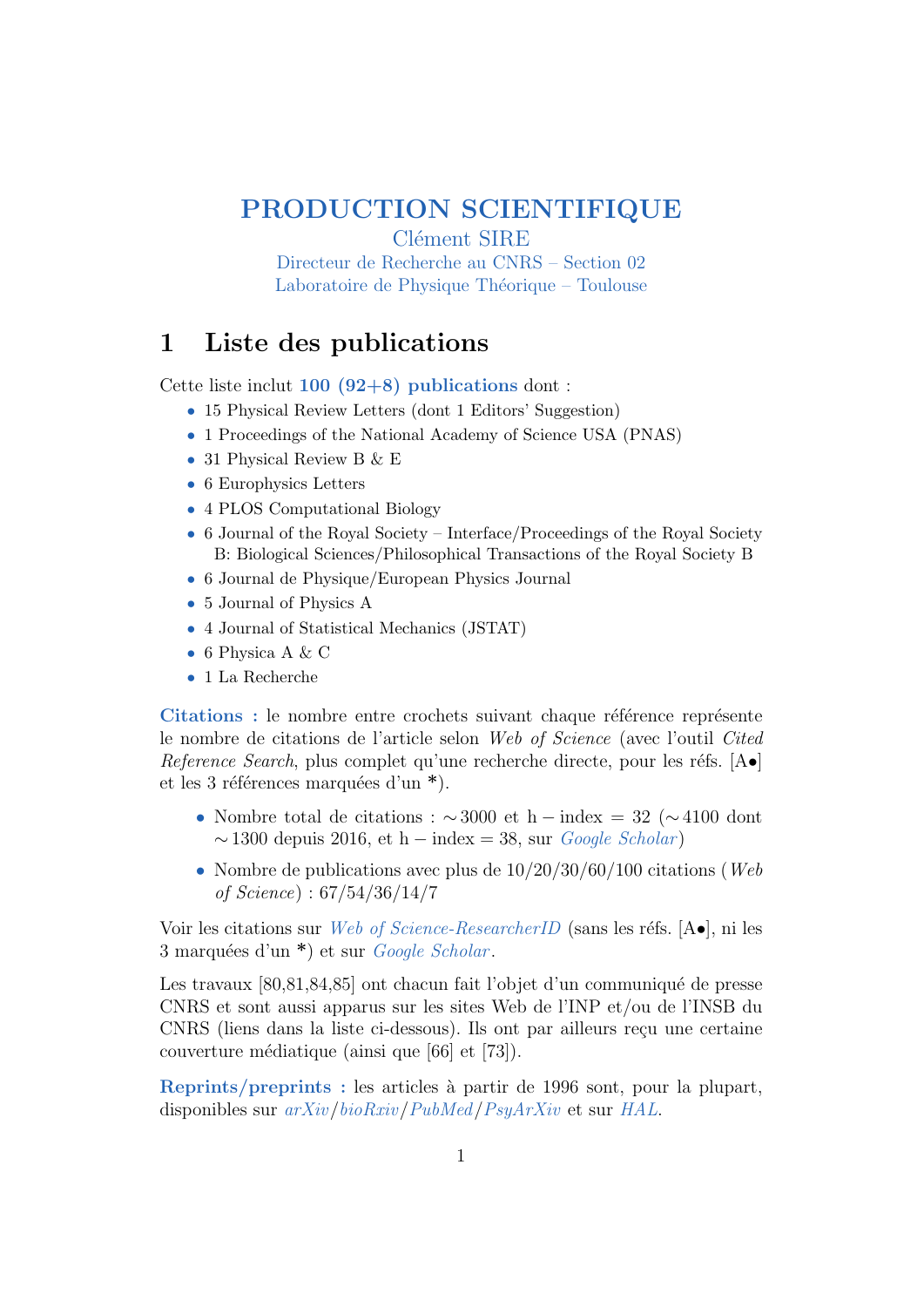#### 1.1 Journaux internationaux avec comité de lecture

- [1] Sire C., Mosseri R. Sadoc J. F., Geometric study of a 2D tiling related to the octagonal quasiperiodic tiling, J. Phys. (France) 50, 3463 (1989). [28]
- [2] Sire C., Mosseri R., Spectrum of 1D quasicrystals near the periodic *chain*, J. Phys. (France)  $50, 3447$  (1989). [35]
- [3] Sire C., Electronic spectrum of a 2D quasicrystal related to the octagonal quasiperiodic tiling, Europhys. Lett.  $10, 483$  (1989). [47]
- [4] Sire C., Mosseri R., Excitation spectrum, extended states, gap closing: some exact results for codimension-one quasicrystals, J. Phys. (France) 51, 1569 (1990). [25]
- [5] Sire C., Bellissard J., Renormalization group for the octagonal quasiperiodic tiling, Europhys. Lett. **11**, 439 (1990). [40]
- [6] Miniatura Ch., Sire C., Baudon J., Bellissard J., Geometrical phase factor for a non-hermitian Hamiltonian, Europhys. Lett. 13, 199 (1990) [Erratum: Europhys. Lett. 14, 91 (1991)]. [31]
- [7] Sire C., *Exactly solvable almost periodic models*, Europhys. Lett. 15, 43 (1991). [1]
- [8] Sire C., Electronic stability of disordered systems: application to quasicrystals, J. Phys. A 24, 5137 (1991). [7]
- [9] Benza V. G., Sire C., Band spectrum of the octagonal quasicrystal: *finite measure, gaps, and chaos, Phys. Rev. B* 44, 10343 (1991). [43]
- [10] Sire C., Stability of quasicrystals application to flux phases, J. of Non-Cryst. Sol. 153, 541 (1993). [1]
- [11] Sire C., Passaro B., Benza V. G., Electronic-properties of 2D-quasicrystals – level spacing distribution and diffusion, J. of Non-Cryst. Sol. 153, 420 (1993). [10]
- [12] Shepelyansky D., Sire C., Quantum evolution in a dynamical quasicrystal, Europhys. Lett. 20, 95 (1992). [15]
- [13] Montambaux G., Poilblanc D., Bellissard J., Sire C., Quantum chaos in spin-fermions models, Phys. Rev. Lett. 70, 497 (1993).  $[115]$
- [14] **Sire C.**, *Ising chain in a quasiperiodic magnetic field*, Int. Journ. Mod. Phys. B 7, 1551 (1993). [5]
- [15] Mosseri R., Bailly F., Sire C., Configurational entropy in random tiling models, J. of Non-Cryst. Sol. 153, 201 (1993). [7]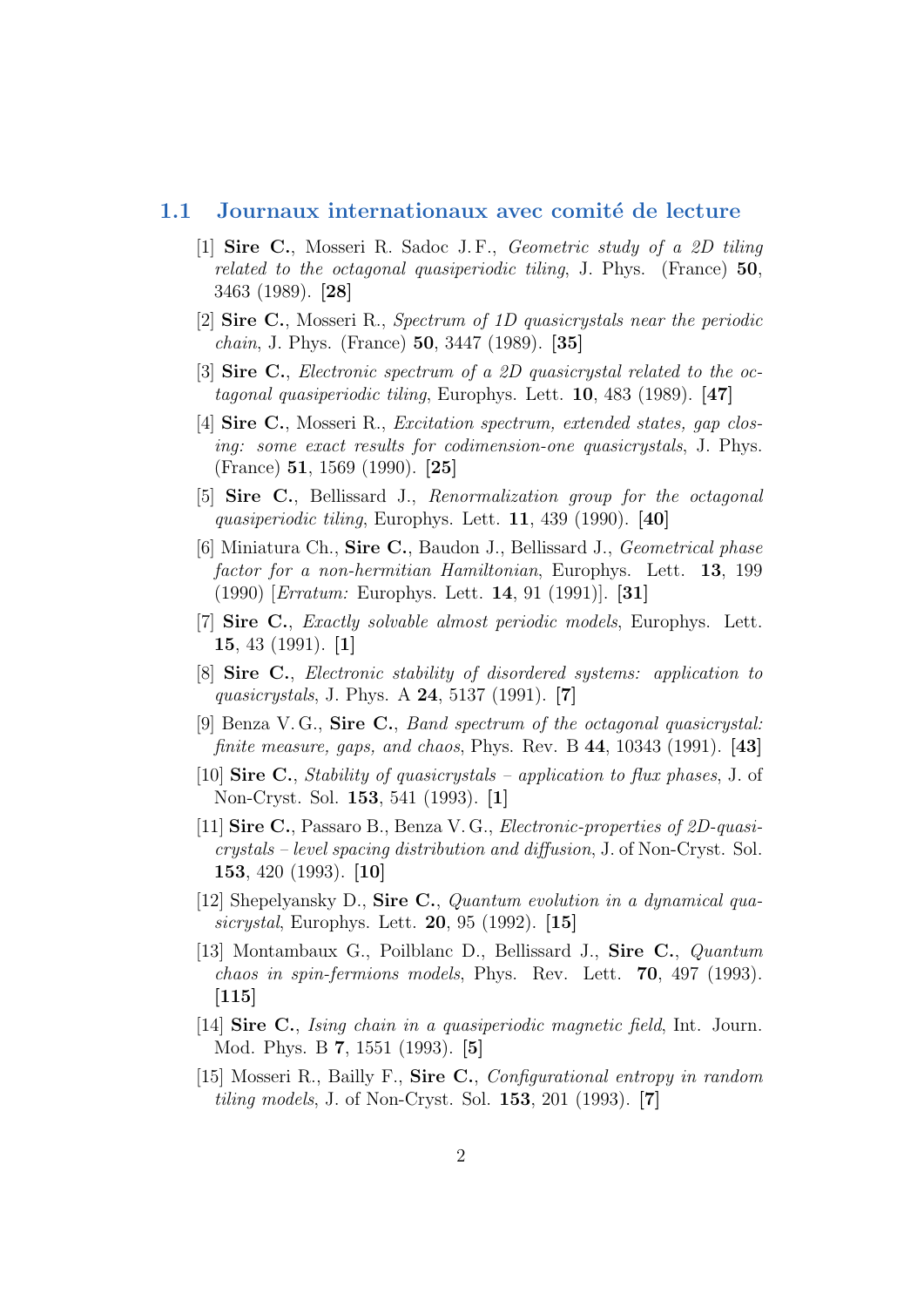- [16] Passaro B., Sire C., Benza V. G., Anomalous diffusion and conductivity in octagonal tiling models, Phys. Rev. B. 46, 13751 (1992). [77]
- [17] Majumdar S. N., Sire C., Phase separation model with conserved order parameter on the Bethe lattice, Phys. Rev. Lett. 70, 4022 (1993). [14]
- [18] Majumdar S.N., Sire C., *Exact dynamics for a class of aggregation* models, Phys. Rev. Lett. 71, 3729 (1993). [29]
- [19] Sire C., Varma C. M., Krishnamurthy H. R., Theory of the non-Fermi-liquid transition point in the two-impurity Kondo model, Phys. Rev. B. 48, 13833 (1993). [29]
- [20] Sire C., Varma C. M., Ruckenstein A. E., Giamarchi T., Theory of the Marginal-Fermi-liquid spectrum and pairing in a local copper-oxide model, Phys. Rev. Lett. 72, 2478 (1994). [34]
- [21] Sire C., Growth law for 3D soap bubbles, Phys. Rev. Lett. **72**, 420 (1994). [26]
- [22] Seul M., Morgan N. Y., Sire C., Domain coarsening in a twodimensional binary mixture: growth dynamics and spatial correlations, Phys. Rev. Lett. 73, 2284 (1994). [62]
- [23] Sire C., Varma C. M., Ruckenstein A. E., Giamarchi T., Theory of the marginal-Fermi-liquid spectrum and pairing in a copper-oxide model, Physica C 235, 2335 (1994). [2]
- [24] Sire C., Seul M., Maximum entropy analysis of disordered droplet patterns, J. Phys. (France) I 5, 97 (1995). [12]
- [25] Sire C., Majumdar S. N., Correlation and coarsening in the q-state Potts model, Phys. Rev. Lett. 74, 4321 (1995). [40]
- [26] Sire C., Majumdar S. N., Coarsening in the q-state Potts model and the Ising model with globally conserved magnetization, Phys. Rev. E 52, 244 (1995). [65]
- [27] Sire C., Evolution of a 2-dimensional soap froth with a single defect, Phys. Rev. Lett. 74, 3708 (1995). [6]
- [28] Rüdinger A., Sire C., Analytical results for multifractal properties of spectra of quasiperiodic Hamiltonians near the periodic chain, J. Phys. A 29, 3537 (1996). [10]
- [29] Sire C., 2D decaying turbulence and the dynamics of diffusing vortices with conservation laws, J. Techn. Phys.  $37, 563$  (1996).  $[4^*]$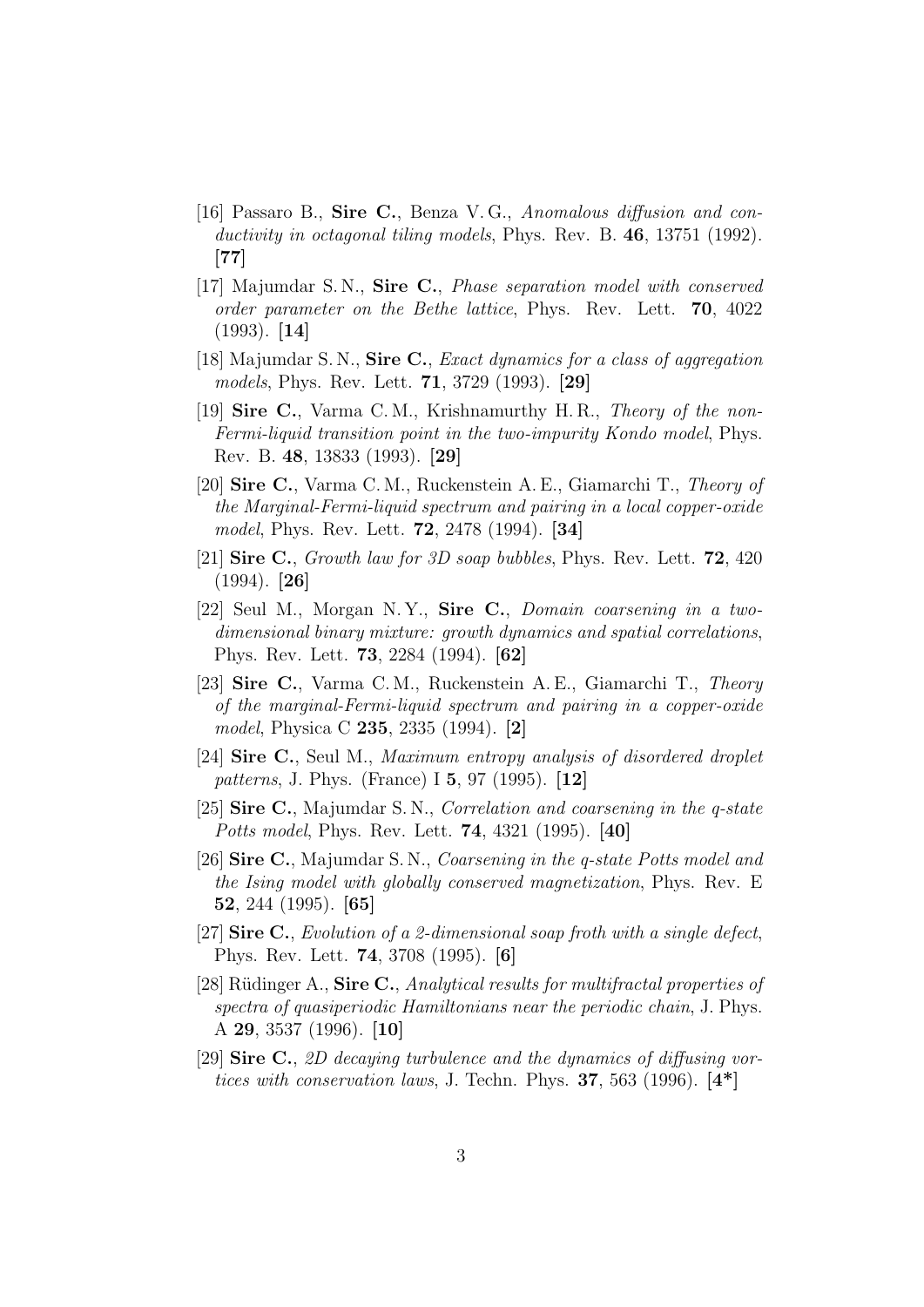- [30] Majumdar S.N., Sire C., Survival probability of a Gaussian non-Markovian process: Application to the  $T = 0$  dynamics of the Ising model, Phys. Rev. Lett. 77, 1420 (1996). [111]
- [31] Majumdar S. N., Sire C., Bray A. J., Cornell S. J., Nontrivial exponent for simple diffusion, Phys. Rev. Lett.  $77, 2867$  (1996).  $[178]$ ; cité dans les News Series du magazine [Science](http://www.lpt.ups-tlse.fr/IMG/pdf_persistence_science.pdf) – novembre 1996
- [32] Majumdar S. N., Bray A. J., Cornell S. J., Sire C., *Global persis*tence exponent for nonequilibrium critical dynamics, Phys. Rev. Lett. 77, 3704 (1996). [142]
- [33] Cueille S., Sire C., *Nontrivial polydispersity exponents in aggrega*tion models, Phys. Rev. E 55, 5465 (1997). [21]
- [34] Yurke B., Pargellis A. N., Majumdar S. N., Sire C., *Experimental* measurement of the persistence exponent of the planar Ising model, Phys. Rev. E 56, R40 (1997). [72]
- [35] Krug J., Kallabis H., Majumdar S. N., Cornell S. J., Bray A. J., Sire C., *Persistence exponents for fluctuating interfaces*, *Phys. Rev.* E 56, 2702 (1997). [173]
- [36] Cueille S., Sire C., Smoluchowski's equation for cluster exogenous growth, Europhys. Lett. 40, 239 (1997). [8]
- [37] Cueille S., Sire C., Spin block persistence at finite temperature, J. Phys. A 30, L791 (1997). [34]
- [38] Cueille S., Sire C., *Droplets nucleation and Smoluchowski's equa*tion with growth and injection of particles, Phys. Rev. E 57, 881  $(1998)$ . [16]
- [39] Cueille S., Sire C., *Block persistence*, Eur. Phys. J. B  $7$ , 111 (1999). [32]
- [40] Sire C., Majumdar S. N., Rüdinger A., Analytic results for random *walk persistence*, Phys. Rev. E  $61$ , 1258 (2000). [24]
- [41] Sire C., Analytical results for random walks in the presence of disorder and traps, Phys. Rev. E  $60$ , 1464 (1999). [6]
- [42] Chavanis P.-H., Sire C., Statistics of velocity fluctuations arising from a random distribution of point vortices: The speed of fluctuations and the diffusion coefficient, Phys. Rev. E  $62$ , 490 (2000). [33]
- [43] **Sire C.**, Chavanis P.-H., *Numerical renormalization group for 2D* turbulence: The role of three-body interactions, Phys. Rev. E 61, 6644 (2000). [37]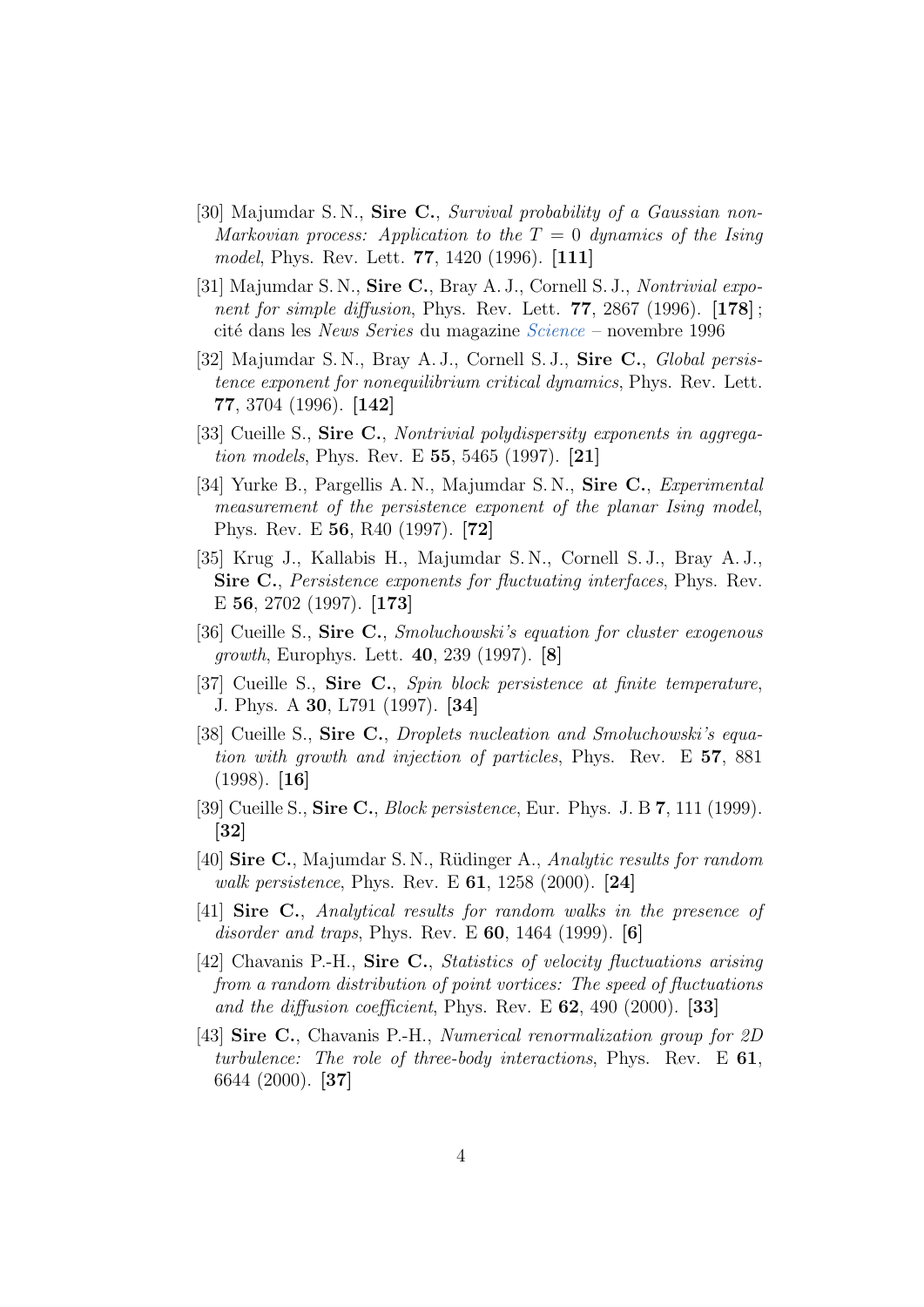- [44] Laval J.-P., Dubrulle B., Chavanis P.-H., Sire C., Scaling laws and vortex profiles in two-dimensional decaying turbulence, Phys. Rev. E 63, 065301 (2001). [9]
- [45] Chavanis P.-H., Sire C., The spatial correlations in the velocities arising from a random distribution of point vortices, Phys. Fluids 13, 1904 (2001). [18]
- [46] Krapivsky P.L., Sire C., *Ballistic annihilation with continuous* isotropic initial velocity distribution, Phys. Rev. Lett. 86, 2494  $(2001)$ . [26]
- [47] Sire C., Krapivsky P. L., Random Fibonacci sequences, J. Phys. A 34, 9065 (2001). [21]
- [48] Chavanis P.-H., Rosier C., Sire C., Thermodynamics of selfgravitating systems, Phys. Rev. E 66, 036105 (2002). [103]
- [49] **Sire C.**, Chavanis P.-H., Thermodynamics and collapse of selfgravitating Brownian particles in d dimensions, Phys. Rev. E 66, 046133 (2002). [90]
- [50] Sire C., Approximation for directed percolation in  $d = 1 + 1$ , Phys. Rev. E 66, 066128 (2002). [4]
- [51] Chavanis P.-H., Sire C., Anomalous diffusion and collapse of selfgravitating Langevin particles in d dimensions, Phys. Rev. E 69, 016116 (2004). [75]
- [52] Sire C., Chavanis P.-H., Post-collapse dynamics of self-gravitating Brownian particles and bacterial populations, Phys. Rev. E 69, 066109 (2004). [49]
- [53] Sire C., Chavanis P.-H., *Gravitational collapse of a Brownian gas*, Banach Center Publ. 66, 287 (2004). [11\*]
- [54] Chavanis P.-H., Ribot M., Rosier C., Sire C., On the analogy between self-gravitating Brownian particles and bacterial populations, Banach Center Publ. 66, 103 (2004). [28\*]
- [55] Chavanis P.-H., Sire C., Estimate of blow-up and relaxation time for self-gravitating Brownian particles and bacterial populations, Phys. Rev. E 70, 026115 (2004). [27]
- [56] Sire C., Autocorrelation exponent of conserved spin systems in the scaling regime following a critical quench, Phys. Rev. Lett. 93, 130602 (2004). [15]
- [57] Sopik J., Sire C., Chavanis P.-H., Self-gravitating Brownian systems and bacterial populations with two or more types of particles, Phys. Rev. E 72, 026105 (2005). [30]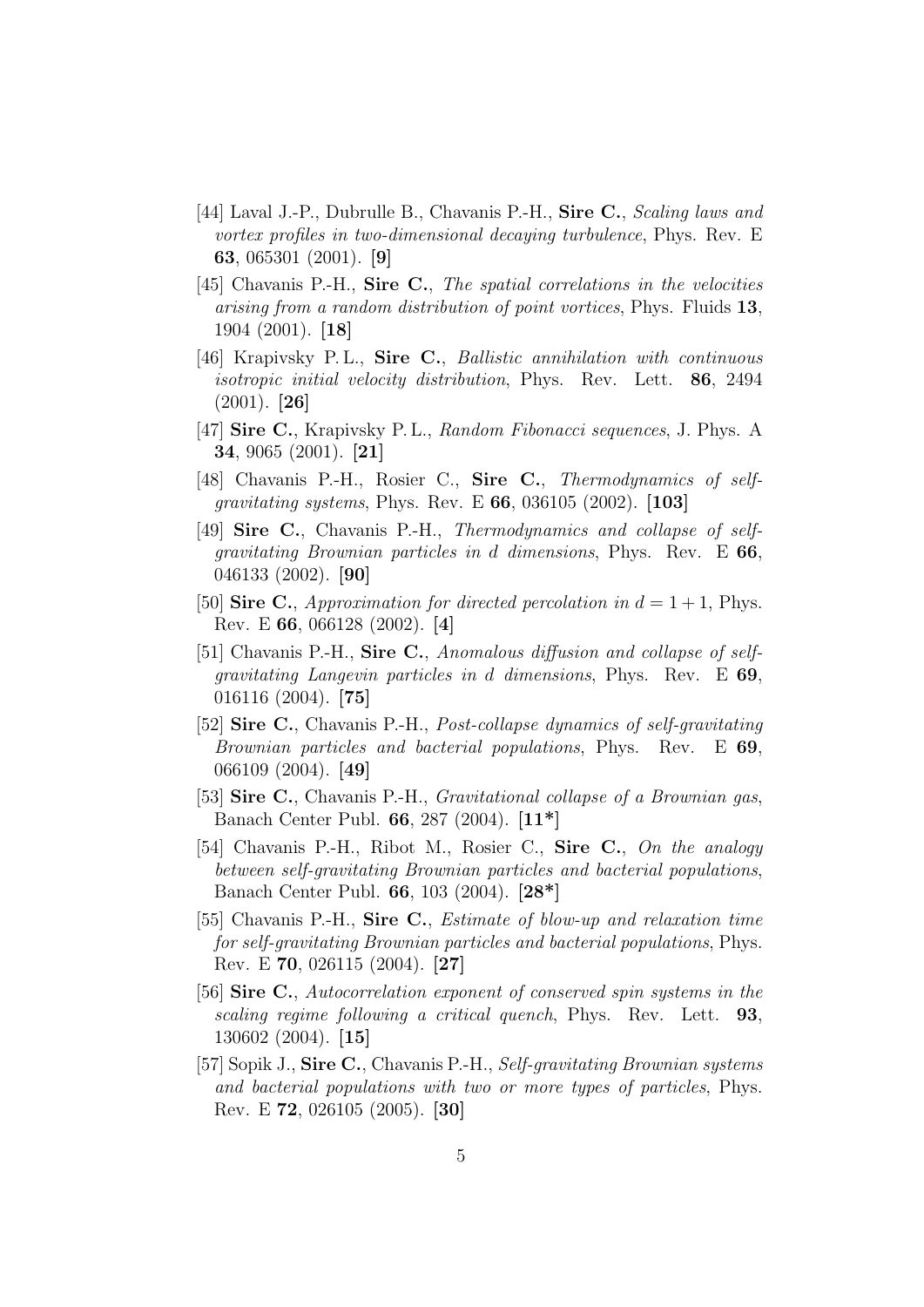- [58] Chavanis P.-H., Sire C., On the interpretations of Tsallis functional in connection with Vlasov-Poisson and related systems: Dynamics vs thermodynamics, Physica A  $356$ , 419 (2005). [45]
- [59] Chavanis P.-H., Sire C., Virial theorem and dynamical evolution of self-gravitating Brownian particles in an unbounded domain: I. Overdamped models, Phys. Rev. E **73**, 066103 (2006). [39]
- [60] Chavanis P.-H., Sire C., Virial theorem and dynamical evolution of self-gravitating Brownian particles in an unbounded domain: II. Inertial models, Phys. Rev. E 73, 066104 (2006). [31]
- [61] Sopik J., Sire C., Chavanis P.-H., Dynamics of the Bose-Einstein condensation: analogy with the collapse dynamics of a classical self*gravitating Brownian gas, Phys. Rev. E*  $74$ , 011112 (2006). [32]
- [62] Dean D. S., Sire C., Sopik J., Distance traveled by random walkers before absorption in a random medium, Phys. Rev. E 73, 066130 (2006). [2]
- [63] **Sire C.**, Majumdar S. N., Dean D. S., *Exact solution of a model of* time-dependent evolutionary dynamics in a rugged fitness landscape, J. Stat. Mech., L07001 (2006). [21]
- [64] Sire C., Probability distribution of the maximum of a smooth temporal signal, Phys. Rev. Lett. 98, 020601 (2007). [14]
- [65] Chavanis P.-H., Sire C., Logotropic distributions, Physica A 375, 140 (2007). [20]
- [66] Sire C., Universal statistical properties of poker tournaments, J. Stat. Mech., P08013 (2007).  $[6]$ ; cité par *[Scientific American](http://www.scientificamerican.com/article.cfm?id=physics-of-texas-hold-em-poker)*, [PhysOrg.com](http://www.physorg.com/news94907470.html), New Scientist, BBC Focus, Toulouse Mag, Poker Live, et repris sur une centaine de sites/blogs consacrés à la physique ou au poker; pour plus de détails, voir [cette page](http://www.lpt.ups-tlse.fr/spip.php?article239) sur le site du LPT
- [67] Chavanis P.-H., Sire C., Kinetic and hydrodynamic models of *chemotactic aggregation*, Physica A  $384$ , 199 (2007). [23]
- [68] Chavanis P.-H., Sire C., Critical mass of bacterial populations in a generalized Keller-Segel model: Analogy with the Chandrasekhar limiting mass of white dwarf stars, Physica A 387, 1999 (2008). [3]
- [69] Chavanis P.-H., Sire C., Jeans type analysis of chemotactic collapse, Physica A 387, 4033 (2008). [21]
- [70] Sire C., Chavanis P.-H., Critical dynamics of self-gravitating Langevin particles and bacterial populations, Phys. Rev. E 78, 061111  $(2008)$ . [16]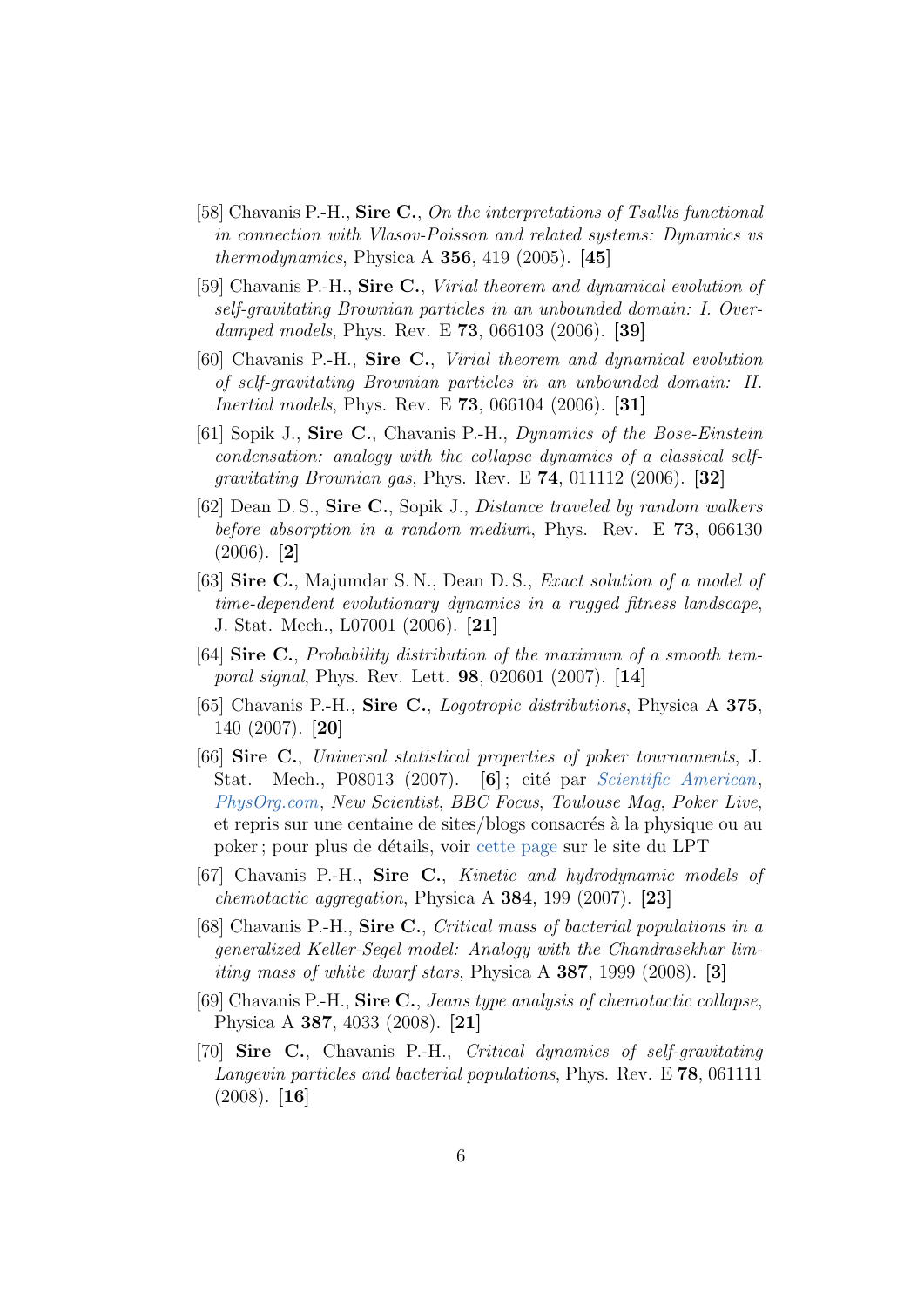- [71] Sire C., Crossing intervals of non-Markovian Gaussian processes, Phys. Rev. E 78, 011121 (2008). [11]
- [72] Sire C., Contest based on a directed polymer in a random medium, Phys. Rev. E 78, 061106 (2008). [1]
- [73] Sire C., Redner S., Understanding baseball team standings and streaks, Eur. Phys. J. B 67, 473 (2009). [32]
- [74] Touya C., Dean D.S., Sire C., *Dipole diffusion in a random elec*trical potential, J. Phys. A 42, 375001 (2009). [2]
- [75] Albuquerque A. F., Alet F., Sire C., Capponi S., Quantum critical scaling of fidelity susceptibility, Phys. Rev. E 81, 064418 (2010). [108]
- [76] Chavanis P.-H., Sire C., *Exact analytical solution of the collapse* of self-gravitating Brownian particles and bacterial populations at zero temperature, Phys. Rev. E 83, 031131 (2011). [17]
- [77] Sire C., Chavanis P.-H., Sopik J., *Effective merging dynamics of* two and three fluid vortices: Application to two-dimensional decaying turbulence, Phys. Rev. E 84, 056317 (2011). [10]
- [78] Calovi D. S., Lopez U., Ngo S., Sire C., Chaté H., Theraulaz G., Swarming, schooling, milling: phase diagram of a data-driven fish school model, New Journal of Physics  $16$ , 015026 (2014). [81]
- [79] Calovi D., Lopez U., Schumacher P., Chaté H., Sire C., Theraulaz G., Collective response to perturbations in a data-driven fish school model, Journal of the Royal Society – Interface 12, 20141250  $(2015)$ . [40]
- [80] Jiang L., Giuggioli L., Perna A., Escobedo R., Lecheval V., Sire C., Ha Z., Theraulaz G., Identifying influential neighbors in animal flock*ing*, PLOS Computational Biology  $13(11): e1005822$  (2017). [26]; Communiqué de presse de PLOS et Actualité scientifique de l'Institut [des Sciences Biologiques \(INSB\) du CNRS](http://www.cnrs.fr/insb/recherche/parutions/articles2017/g-theraulaz%20.html)
- [81] Jayles B., Kim H.-R., Escobedo R., Cezera S., Blanchet A., Kameda T., Sire C., Theraulaz G., How social information can improve estimation accuracy in human groups, Proceedings of the National Academy of Science USA 114(47), 12620–12625 (2017). [32] ; Communiqué de presse national du CNRS; couverture médiatique
- [82] Rey-Barroso J., Calovi D. S., Combe M., Moreau M., Wang X., Sire C., Theraulaz G., Dupré L., Switching between individual and collective motility in B lymphocytes is controlled by cell-matrix adhesion and inter-cellular interactions, Nature – Scientific Reports 8, 5800 (2018). [7]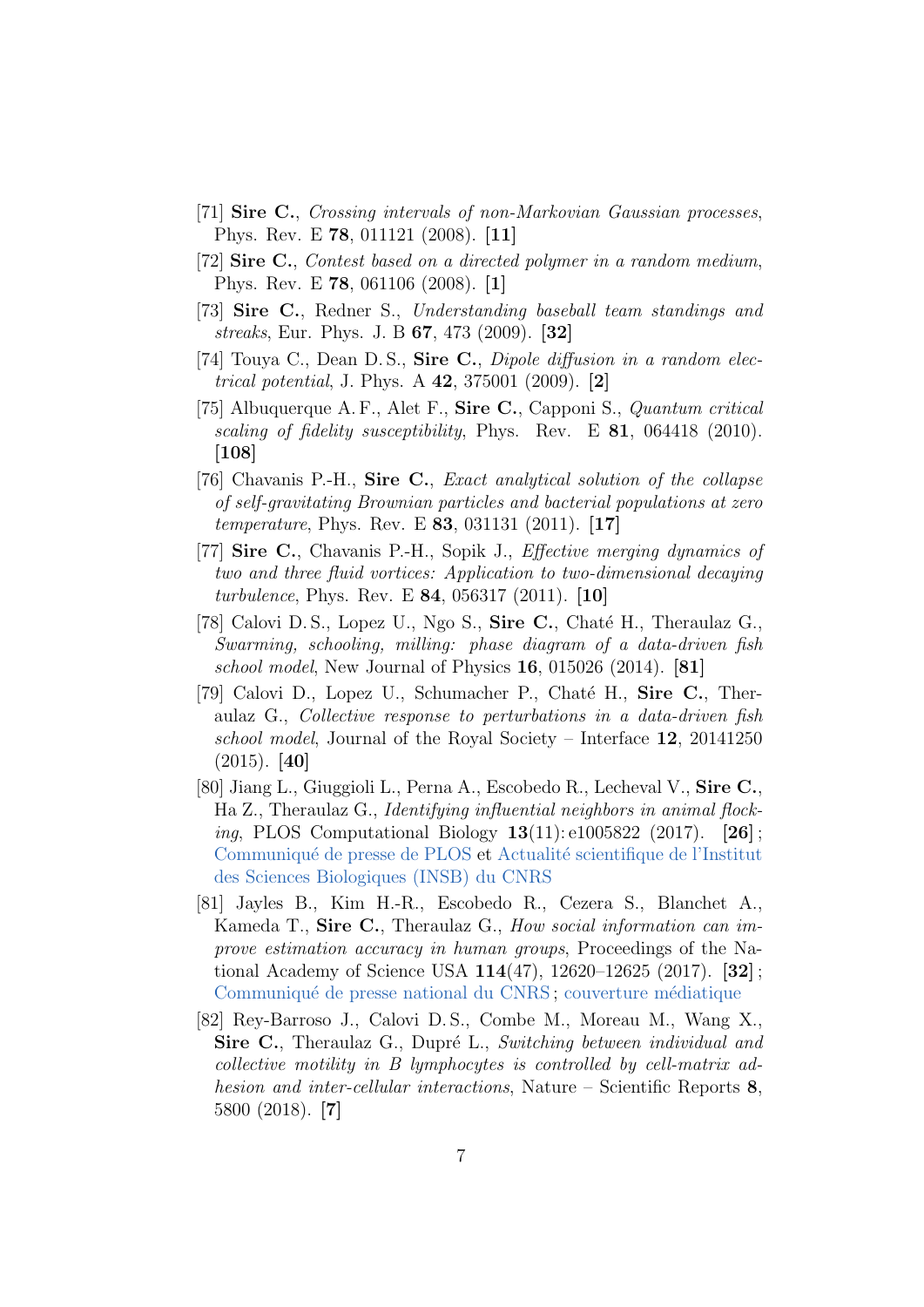- [83] Allegra N., Bamieh B., Mitra P., Sire C., Phase transitions in distributed control systems with multiplicative noise, J. Stat. Mech., 013405 (2018). [0]
- [84] Lecheval V., Jiang L., Tichit P., Sire C., Hemelrijk C. K., Theraulaz G., Social conformity and propagation of information in collective U-turns of fish schools, Proceedings of the Royal Society B: Biological Sciences  $285$ , 20180251 (2018). [11]; actualité scientifique sur le [site de l'INSB du CNRS](http://www.cnrs.fr/insb/recherche/parutions/articles2018/theraulaz-sire.html) et mention dans la [rubrique scientifique](http://www.liberation.fr/sciences/2018/05/19/les-mysteres-des-bancs-de-poissons-et-du-caca-poison_1650714) [du journal](http://www.liberation.fr/sciences/2018/05/19/les-mysteres-des-bancs-de-poissons-et-du-caca-poison_1650714)  $Libération$  – avec la référence [85]
- [85] Filella A., Nadal F., Sire C., Kanso E., Eloy C., Model of collective fish behavior with hydrodynamic interactions, Physical Review Letters  $120$ ,  $198101$   $(2018)$ .  $[32]$ ; cet article a reçu le label "Editors" Suggestion", a fait l'objet d'une revue dans le [magazine](https://physics.aps.org/articles/v11/46) Physics de [l'APS](https://physics.aps.org/articles/v11/46) et d'un communiqué de presse national du CNRS, et a reçu une certaine couverture médiatique (dont le journal de [France Inter](https://www.franceinter.fr/emissions/le-journal-de-7h30/le-journal-de-7h30-15-mai-2018) –  $\hat{a}$ partir de  $9'45''$  ou la [rubrique scientifique du journal](http://www.liberation.fr/sciences/2018/05/19/les-mysteres-des-bancs-de-poissons-et-du-caca-poison_1650714) Libération – avec la référence  $[84]$ )
- [86] Calovi D. S., Litchinko A., Lecheval V., Lopez U., Escudero A. P., Chaté H., Sire C., Theraulaz G., Disentangling and modeling interactions in fish with burst-and-coast swimming reveal distinct alignment and attraction behaviors, PLOS Computational Biology 14, e1005933 (2018). [36]
- [87] Lei L., Escobedo R., Sire C., Theraulaz G., Computational and robotic modeling reveal parsimonious combinations of interactions between individuals in schooling fish, PLOS Computational Biology 16, e1007194 (2020). [7]
- [88] Jayles B., Escobedo R., Pasqua R., Zanon C., Blanchet A., Roy M., Tredan G., Theraulaz G., Sire C., Collective information processing in human phase separation, Philosophical Transactions of the Royal Society B 375, 20190801 (2020). [2]
- [89] Escobedo R., Lecheval V., Papaspyros V., Bonnet F., Mondada F., Sire C., Theraulaz G., A data-driven method for modelling and reconstructing social interactions in animal groups, Philosophical Transactions of the Royal Society B 375, 20190380 (2020). [5]
- [90] Jayles B., Escobedo R., Cezera S., Blanchet A., Kameda T., Sire C., Theraulaz G., The impact of incorrect social information on collective wisdom in human groups, Journal of the Royal Society – Interface 17, 20200496 (2020). [2]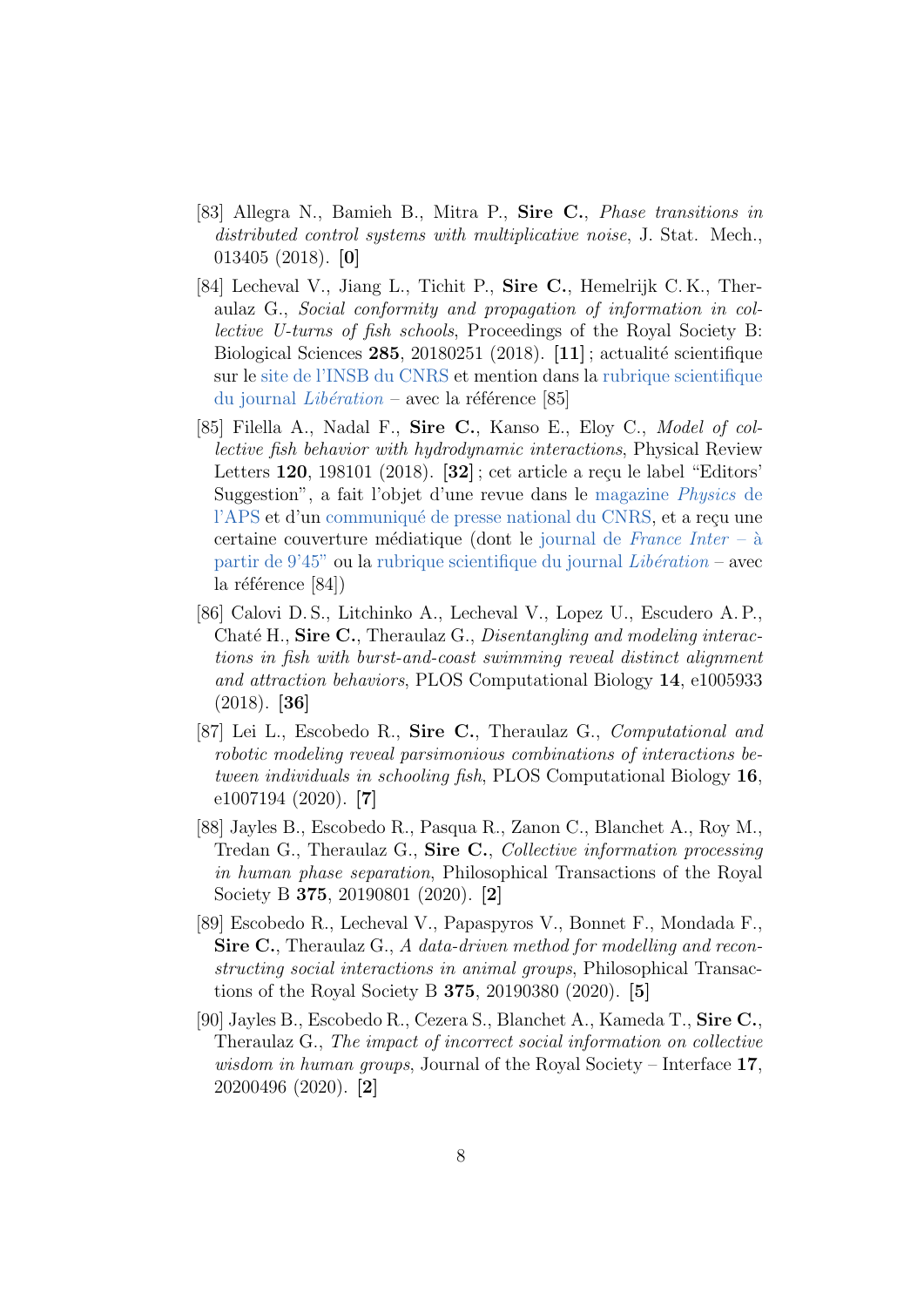- [91] Jayles B., Sire C., Kurvers, R. H. J. M. Impact of sharing full versus averaged social information on social influence and estimation accuracy, Journal of the Royal Society – Interface  $18$ , 20210231 (2021). [0]
- [92] Jayles B., Sire C., Kurvers, R.H.J.M. Crowd control: reducing individual estimation bias by sharing biased social information, PLOS Computational Biology 17, e1009590 (2021). [0]

### 1.2 Autres publications (livres, actes de conférences avec comité de lecture, articles de vulgarisation...)

- [A1] Favennec D., Sire C., Quelques beaux problèmes de mathématiques  $(Editions$  Ellipses 1989, 207 pages).  $[0]$ ; [rechercher sur le net](https://www.google.com/search?client=firefox-b-d&q=Quelques+beaux+problemes+de+mathematiques+favennec+sire)
- [A2] Sire C., Gratias D., *Introduction to the physics of quasicrystals*, cours donné à Rhodes, NATO school "Phase Transformations in Alloys", p. 127–154 (Plenum Press, 1994). [10]
- [A3] **Sire C.**, Properties of quasiperiodic Hamiltonians : spectra, wavefunctions and transport, cours donné à Aussois, "Winter School on Quasicrystals", p.  $505-533$  (Les Éditions de Physique, 1994).  $[55]$
- [A4] Sire C., Dynamique des systèmes perpétuellement hors d'équilibre, article invité dans le Bulletin de la Société Française de Physique n°101, p. 24–31 (octobre 1995). [1] ; [article en PDF](http://www.lpt.ups-tlse.fr/spip.php?action=acceder_document&arg=2448&cle=279fd8911b07875aa59e989bfdc1fc9aaf9aceec&file=pdf%2FSire_-_SFP_1995.pdf)
- [A5] Sire C., Phenomenology of the properties of quasiperiodic Hamiltonians : application to the Boltzmann conductivity, in Proceedings of the 5th International Conference on Quasicrystals, p. 415–422, Eds. C. Janot and R. Mosseri (World Scientific, Singapore, 1995). [12]
- [A6] **Sire C.**, R. Mosseri, *Compactness in icosahedral clusters*, in Proceedings of the 6th International Conference on Quasicrystals (Yamada Conference XLVII), p. 108-111, Eds. T. Fujiwara and S. Takeuchi (World Scientific, Singapore, 1998). [1]
- [A7] Sire C., Chavanis P.-H., *Collapse and evaporation of a canoni*cal self-gravitating gas, in Proceedings of the 12th Marcel Grossmann Meeting, p. 2116-2118, Eds. T. Damour, R. T. Jantzen, and R. Ruffini (World Scientific, Singapore, 2012). [5]
- [A8] Lecheval V., Sire C., Theraulaz G., La danse organisée des bancs de poissons, La Recherche  $n^{\circ}537$ , p. 40–45 (juillet-août 2018). [0]; [article en PDF](http://www.lpt.ups-tlse.fr/spip.php?action=acceder_document&arg=2360&cle=ac0e014dcb735e6e40602fb44f47c112f49bdd6c&file=pdf%2FLa_Recherche_Juillet_2018.pdf) ; [article sur le Web](https://www.larecherche.fr/la-danse-organis%C3%A9e-des-bancs-de-poissons)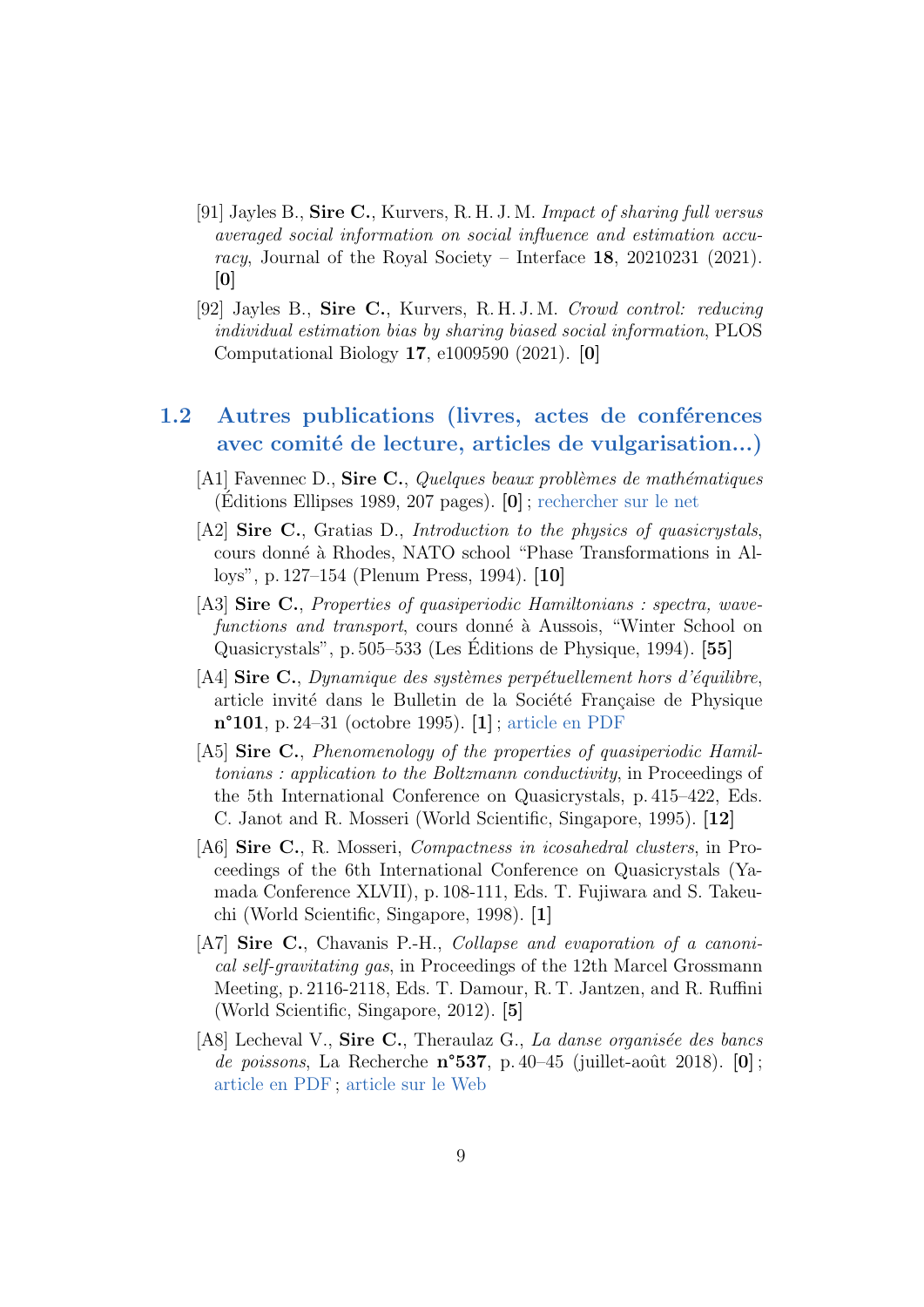## 2 Conférences et interventions diverses

### 2.1 Conférences internationales en tant qu'invité et organisation de conférences

- [1] Stat' Mech' Meeting (1993, Rutgers Uni., USA) : une courte présentation orale invitée.
- [2] Winter School on Quasicrystals (Janvier 1994, Aussois) : un cours invité.
- [3] European Conference on Foams (Avril 1994, Dublin, Ireland) : une conférence invitée, et un poster.
- [4] International Conference on High- $T_c$  Superconductivity (Juillet 1994, Grenoble) : C.M. Varma a présenté une conférence plénière invitée où il a exposé un travail fait en commun  $[19,23]$ ; un poster avec les auteurs de [23].
- [5] Les Houches Workshop on Geometry and Physics (Janvier 1995, Les Houches) : une conférence invitée.
- [6] Int. Conf. on Quasicrystals (Mai 1995, Avignon) : une conference invitée ; "chairman" d'une session.
- [7] Congrès de la SFP (Septembre 1995, Marseille) : une conférence invitée et un article invité dans la revue de la SFP [A4].
- [8] International Conference on Nonlinear Dynamics (Novembre 1995, Zakopane, Pologne).
- [9] International Conference on Non-equilibrium Dynamics (Août 1996, Trieste Italie) : une conférence invitée ; "chairman" d'une session.
- [10] The General Conference of the Condensed Matter Division of the European Physical Society CMD-EPS 17 (Août 1998, Grenoble); conférence plénière invitée.
- [11] Recent Developments in Theoretical Physics (Janvier 1999, Bombay, Inde) : une conférence invitée ; "chairman" d'une session.
- [12] Cooperative Phenomena in Statistical Physics : theory and applications (Février 1999, Dresde, Allemagne) : une conférence invitée.
- [13] Workshop on Non-equilibrium Dynamic Systems (Juin 1999, Porto, Portugal) : une conférence invitée.
- [14] Claude Itzykson Meeting on Non equilibrium Dynamic Systems  $(Juin 2000, Paris, France)$ : une conférence invitée.
- [15] Workshop on Plastic Deformations (Mars 2002, Trieste, Italie) : une conférence invitée.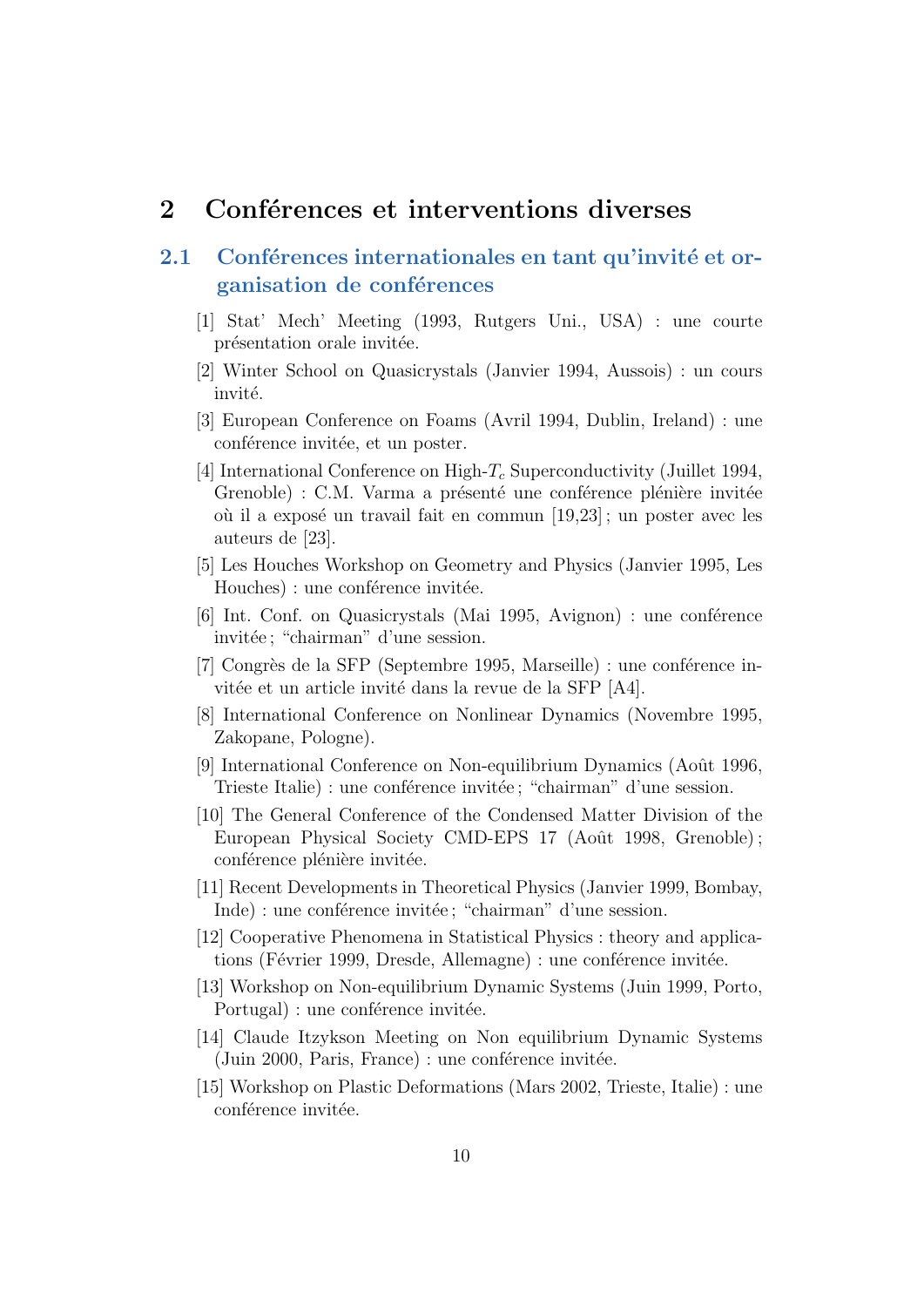- [16] Workshop on Non-linear Dynamics (Septembre 2003, Dresden, Allemagne) : une conférence invitée.
- [17] Workshop on Nonlinear Elliptic and Parabolic Problems (Septembre  $2003$ , Bedlewo, Pologne) : une conférence invitée.
- [18] Ecole sur la Cosmologie (Octobre 2004, Marseille) : un cours invité.
- [19] Algebraic Statistics, Machine Learning and Lattice Spin Models  $(Mars 2008, Cold Spring Harbor Laboratory, USA)$ : une conférence invitée.
- [20] Statistical Physics and Low Dimensional Systems (Mai 2008, Nancy) : une conférence plénière invitée.
- [21] Co-organisation (avec C. Bordenave et D. Bakry, IMT) d'un minicolloque Institut de Mathématiques de Toulouse – LPT (au LPT, 12 juin 2009). Une conférence donnée.
- [22] Co-organisation du colloque Mathématiques, Informatique, Physique, Biologie Intégrative : un Pas vers la Biologie des Systèmes  $(18 \text{ juin } 2009, \text{ UPS}$  Toulouse). Le LPT est coordinateur du thème modélisation du réseau toulousain de biologie systémique.
- [23] Workshop Velocity and Density Collapse in Kinetic and Diffusion Models : Chemotaxis, Gravitation, Swarming (Octobre 2009, IHP, Paris) : une conférence plénière invitée.
- $[24]$  12th Marcel Grossmann Meeting (conference internationale autour de la gravitation;  $12-18$  juillet  $2009$ , à l'UNESCO/IAP/ENS, Paris): une conférence invitée.
- [25] MECO35 35th Conference of the Middle European Cooperation in Statistical Physics  $(15-19 \text{ mars } 2010, \text{ Pont-à-Mousson})$ : une conférence invitée.
- [26] Challenge in Aperiodic Media (28 février-4 mars 2011, Lyon) : une conférence invitée.
- [27] Young European Physicists Meeting (18-22 juillet 2011, Toulouse) organisé par FASTQUAST Marie Curie ITN : une conférence invitée.
- [28] Atelier Modélisation des Systèmes Multi-agents (26-27 septembre  $2011$ , Toulouse School of Economics) : un séminaire invité.
- [29] Workshop on Long-range Interacting Systems (17-19 octobre 2011,  $L$ von) : une conférence invité
- [30] Atelier limite champ moyen pour systèmes de particules autogravitantes, effets discrets (3-4 novembre 2011, Institut Dieudonné, Nice) : une conférence invitée.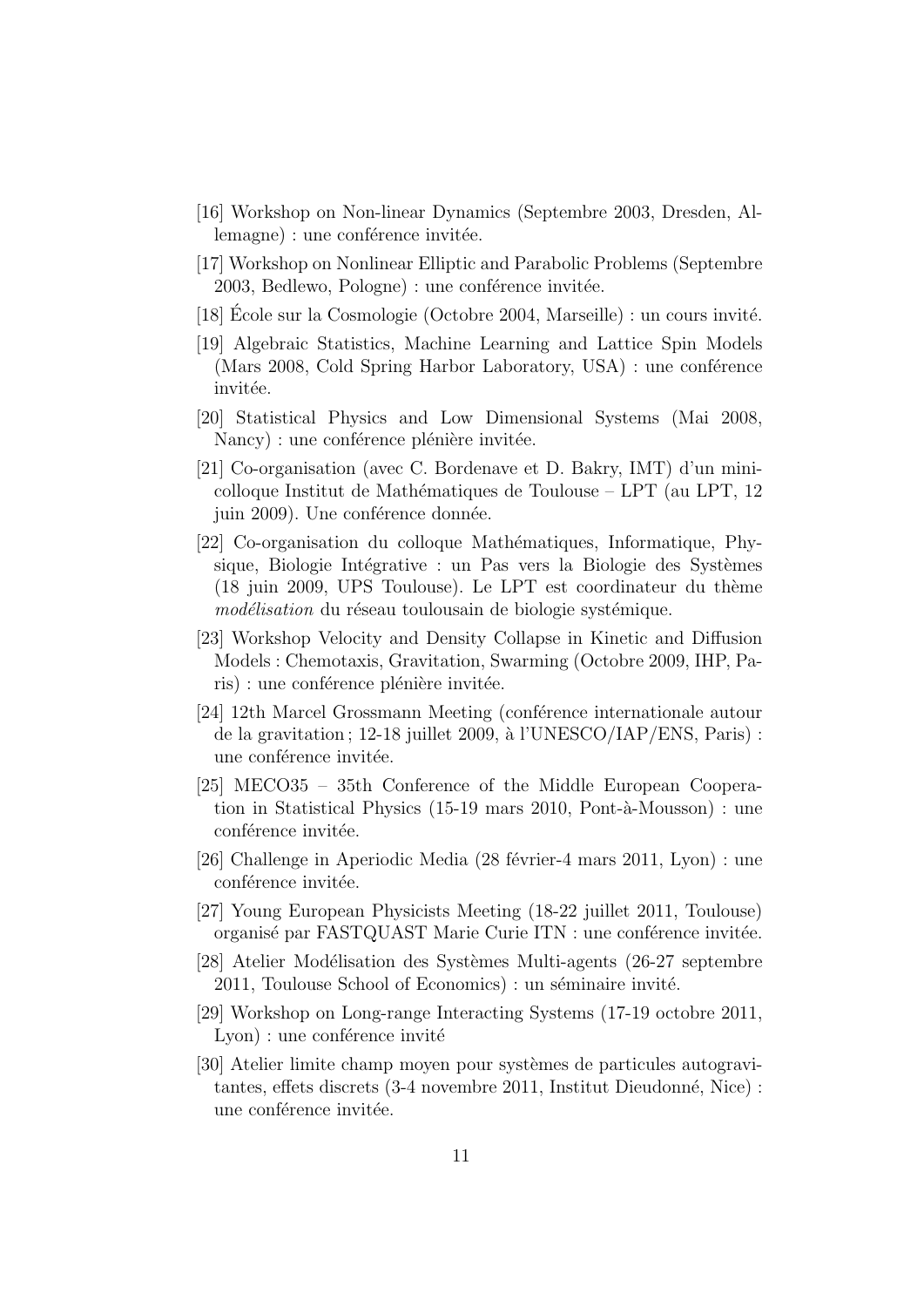- [31] Workshop Functional Inequalities and PDE in the Life Sciences (12- 13 janvier 2012, Université Paris-Dauphine) : une conférence invité.
- [32] Conférence Statistical Physics and Low Dimensional Systems (29) Mai-1 Juin 2012, Pont-à-Mousson) : une conférence longue invitée.
- [33] Workshop Vortex Theory Now Frontiers of Mathematical Physics  $(5-6$  Octobre 2012, Osaka, Japon) : une conference longue invitée.
- [34] International Workshop Small Systems far from Equilibrium : Order, Correlations, and Fluctuations (14-18 Octobre 2013, Dresde, Allemagne) : une conférence longue invitée.
- [35] Advances in Non-equilibrium Statistical Mechanics : large deviations and long-range correlations, extreme value statistics, anomalous transport and long-range interactions (18-31 mai 2014, CGI, Florence, Italie) : une conférence invitée.
- [36] Workshop on collective swimming (22-26 septembre 2014, ETH Villa Garbald, Suisse) : une conférence invitée.
- [37] Les Houches Doctoral Training in Statistical Physics (22 juin-3 juillet 2015) : un cours invité, Non-equilibrium Statistical Mechanics. Aussi donné à l'Université d'Osaka en mars 2015.
- [38] Conférence CCT 15, Chaos, Complexity and Transport (1-5 juin  $2015$ ) : une conférence invité.
- [39] Workshop "Fluid Mechanics and Collective Behavior : From Cells to Organisms", Conference Centre Monte Verità in Ascona, Switzerland,  $3-7$  avril  $2016$ : une conférence invité
- [40] Organisation du Workshop ["Collective behaviour in the Big Data](http://www.iast.fr/conference/collective-behaviour-big-data-era-can-we-enhance-collective-intelligence-human-groups) [era: Can we enhance collective intelligence in human groups ?",](http://www.iast.fr/conference/collective-behaviour-big-data-era-can-we-enhance-collective-intelligence-human-groups) avec A. Blanchet (Toulouse School of Economics), M. Roy (Laboratory for Analysis and Architecture of Systems, Toulouse) et G. Theraulaz (CRCA, Toulouse), Manufacture des Tabacs, Toulouse, France, 14–15 avril 2016.
- [41] Colloque (national) Représentation du Vivant, Université Jean Jaurès,  $14-15$  juin  $2016$  : une conférence invité.
- [42] Coorganisation du colloque Urban Physics avec le COPIL du CNRS, au siège du CNRS (21 octobre 2016).
- [43] Conférence Multiscale Analysis and Modeling of Collective Migration in Biological Systems (9-13 octobre 2017, Bielefeld, Allemagne) : une conférence invitée.
- [44] Conférence Cross-disciplinary approaches for building intelligent swarms of drones (13-14 novembre 2017, TSE, Toulouse) : une conférence invitée.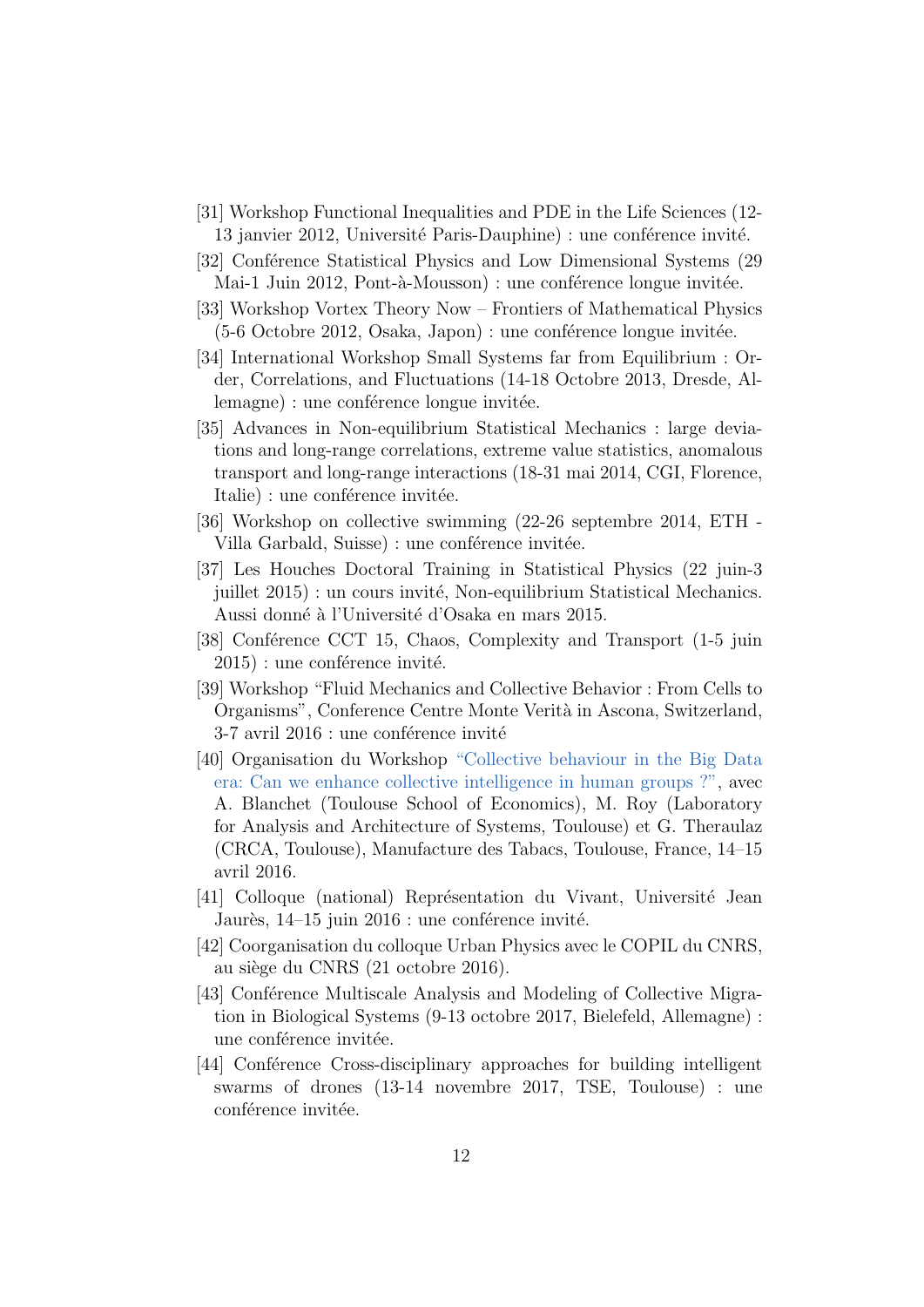[45] Conférence Swarm robotics (25-26 octobre 2018, Rome, Italie) : une conférence invitée.

J'ai fait de nombreuses interventions dans diverses autres conférences spécialisées (Conférences quasicristaux internationales et GDR, systèmes hors d'´equilibre (Stat' Mech' Meetings, Stat' Phys 98, Journ´ees de Physique Statistique...), fermions corrélés (GDR)...) ou générales (APS meetings 1992- $1994,...$ ).

Certaines de ces conférences ont conduit à la publication de courts articles dans des proceedings (références  $[A\bullet]$ ).

#### 2.2 Conférences de vulgarisation

Le programme de mes interventions publiques depuis  $2010$  (10 à  $30/\text{an}$ , depuis 2005), ainsi qu'une douzaine de présentations associées (pdf, et parfois, commentaire audio ou la vidéo complète sur [YouTube\)](https://www.youtube.com/results?search_query=clement+sire) et leur résumé, sont disponibles sur [www.lpt.ups-tlse.fr/cs-vulgarisation.](http://www.lpt.ups-tlse.fr/cs-vulgarisation) Les interventions dans les médias depuis 2010 sont listées en bas de cette même page.

J'interviens principalement en milieu scolaire (collèges, lycées, écoles d'ingénieurs...), pour des associations très diverses (de quartier, universités populaires, Les étoiles brillent pour tous, lauréate du Prix Le Goût des [Sciences 2013](http://www.cnrs.fr/inp/spip.php?article2147)...), en milieu hospitalier au sens large (hôpitaux, services de psychiatrie, maisons de retraite...), en milieu carcéral, et lors d'événements institutionnels (Fête de la Science, Nuit Européenne des Chercheurs, Festival La Novela de la ville de Toulouse, [Festival d'Astronomie de Fleurance](http://www.festival-astronomie.com/)...).

#### 2.3 Séminaires principaux

- 1988-1991 : Lab. de Spectroscopie Hertzienne (ENS-Jussieu), LPS Orsay et Meudon, Service de Physique Théorique (Saclay), Centres de Physique Théorique de l'École Polytechnique et de Marseille, INFN Milan, Université Technique de Berlin, Centre des Houches...
- 1992-1995 : AT&T Bell Laboratories  $(3 \text{ sém.})$ , Princeton University, Rutgers University, NY University, Carnegie Mellon University (x2), Université de Tübingen, Université d'Orsay (LPS), LPQT Toulouse, Université d'Orsay (LPS), ENS Paris, Université de Jussieu (GPS), CEN Saclay (SPhT), séminaire Polygone (Grenoble), Université de Milan...
- 1995-1998 : ENS Paris, ENS Lyon, AT&T Bell Laboratories, Rutgers University, Yale University, Service de Physique Théorique (Saclay) (x2), Université de Bordeaux, Institut de Mécanique des Fluides